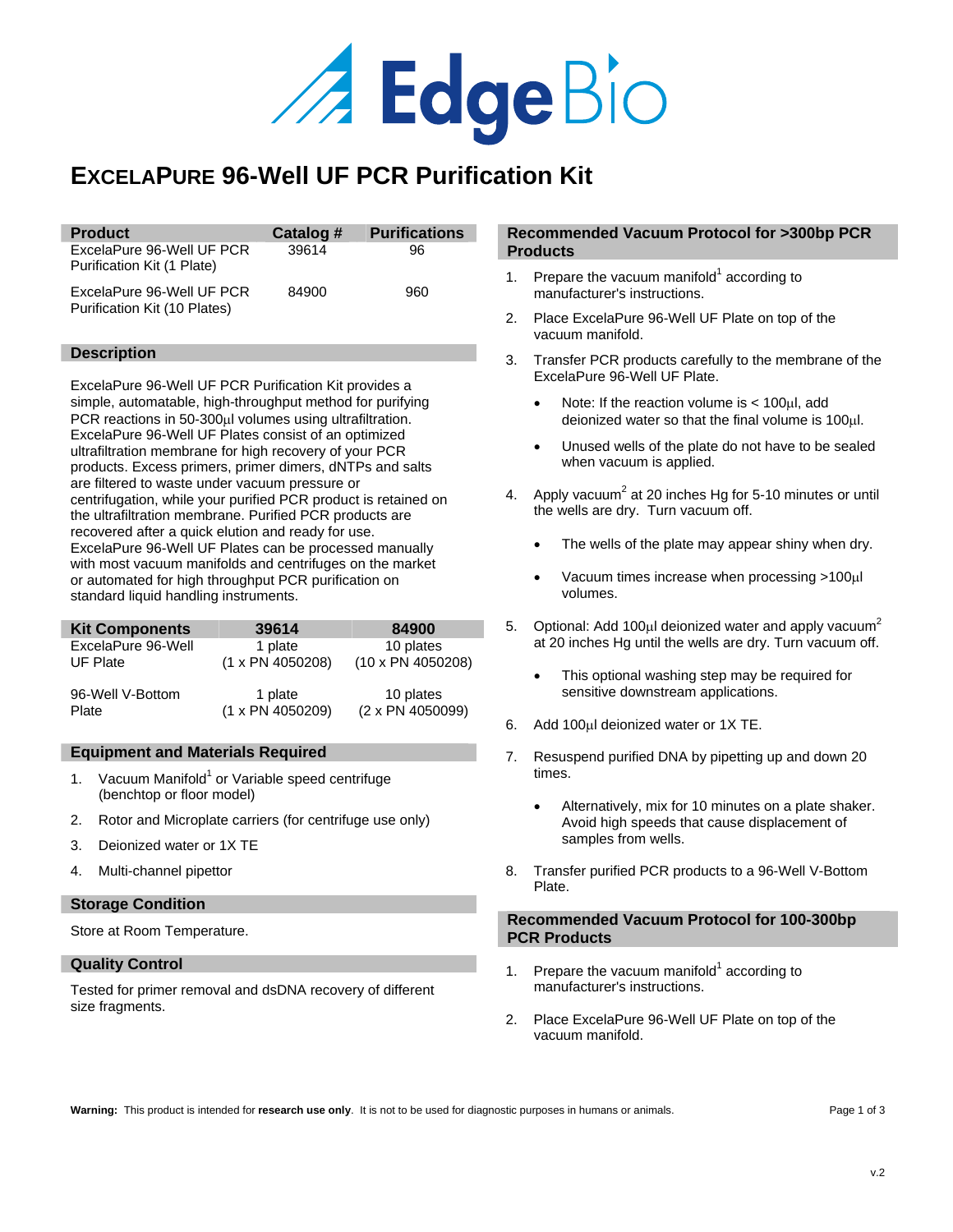- 3. Transfer PCR products carefully to the membrane of the ExcelaPure 96-Well UF Plate.
	- Note: If the reaction volume is <100µl, add deionized water so that the final volume is 100µl.
	- Unused wells of the plate do not have to be sealed when vacuum is applied.
- 4. Apply vacuum at 10 inches Hg for 10 minutes or until the wells are dry. Turn vacuum off.
	- The wells of the plate may appear shiny when dry.
	- Vacuum times increase when processing >100µl volumes.
- 5. Optional: Add 100µl deionized water and apply vacuum at 10 inches Hg until the wells are dry. Turn vacuum off.
	- This optional wash step may be required for sensitive downstream applications.
- 6. Add 100µl deionized water or 1X TE.
- 7. Resuspend purified DNA by vigorously pipetting up and down 20 times.
	- Alternatively, mix for 10 minutes on a plate shaker. Avoid high speeds that cause displacement of samples from wells.
- 8. Transfer purified PCR products to a 96-Well V-Bottom Plate.

# **Recommended Centrifugation Protocol for >100bp PCR Products**

- 1. Stack the ExcelaPure 96-Well UF Plate on top of a suitable 96-well receiver plate.
- 2. Transfer PCR products carefully to the membrane of the ExcelaPure 96-Well UF Plate.
	- Note: If the reaction volume is <100µl, add deionized water so that the final volume is 100µl.
	- Unused wells of the plate do not have to be sealed during centrifugation.
- 3. Place assembly in the centrifuge.
- 4. Centrifuge for 5 minutes<sup>3</sup> at 1400  $x$  g. Discard eluate.
	- See "Additional Notes" for determination of RPM from RCF or visit our website at www.edgebio.com and click on Technical Support.
	- The wells of the plate may appear shiny when dry.
- Centrifugation times may increase when processing >100µl volumes.
- 5. Optional: Add 100µl deionized water and centrifuge for 5 minutes $^3$  at 1400  $\times g$ .
	- This optional wash step may be required for sensitive downstream applications.
- 6. After centrifugation, add 100µl deionized water or 1X TE.
- 7. Resuspend purified DNA by pipetting up and down 20 times.
	- Alternatively, mix for 10 minutes on a plate shaker. Avoid high speeds that cause displacement of samples from wells.
- 8. Transfer purified PCR products to a 96-Well V-Bottom Plate.

# **Additional Notes**

- 1. List of Validated Vacuum Manifolds
	- Millipore MultiScreen Vacuum Manifold Cat. No. MAVM 096 OR
	- QIAvac Multiwell Unit Cat. No. 9014597
	- Whatman UniVac 3 Vacuum Manifold Cat. No. 7705-0102
- 2. Pressure Conversions

| To convert to Inches of<br>Mercury (in Hg) from: | <b>Multiply by:</b> |
|--------------------------------------------------|---------------------|
| Millimeters of Mercury<br>(mm Hg)                | 25.4                |
| Atmospheres (atm)                                | 0.033421            |
| Torrs (Torr)                                     | 25.4                |
| Millibars (mbars)                                | 33.86               |
| Pounds per square inch (psi)                     | 0.491153            |
| Kilopascals (kPa)                                | 3.386380            |

3. Conversion of RCF to RPM Calculation:

An accurate determination of the centrifugation speed is very important. The relative centrifugal force (RCF) specified in the protocol is converted to revolutions per minute (RPM) using the following formula:

$$
RCF = 1.12 r \left(\frac{RPM}{1000}\right)^2
$$